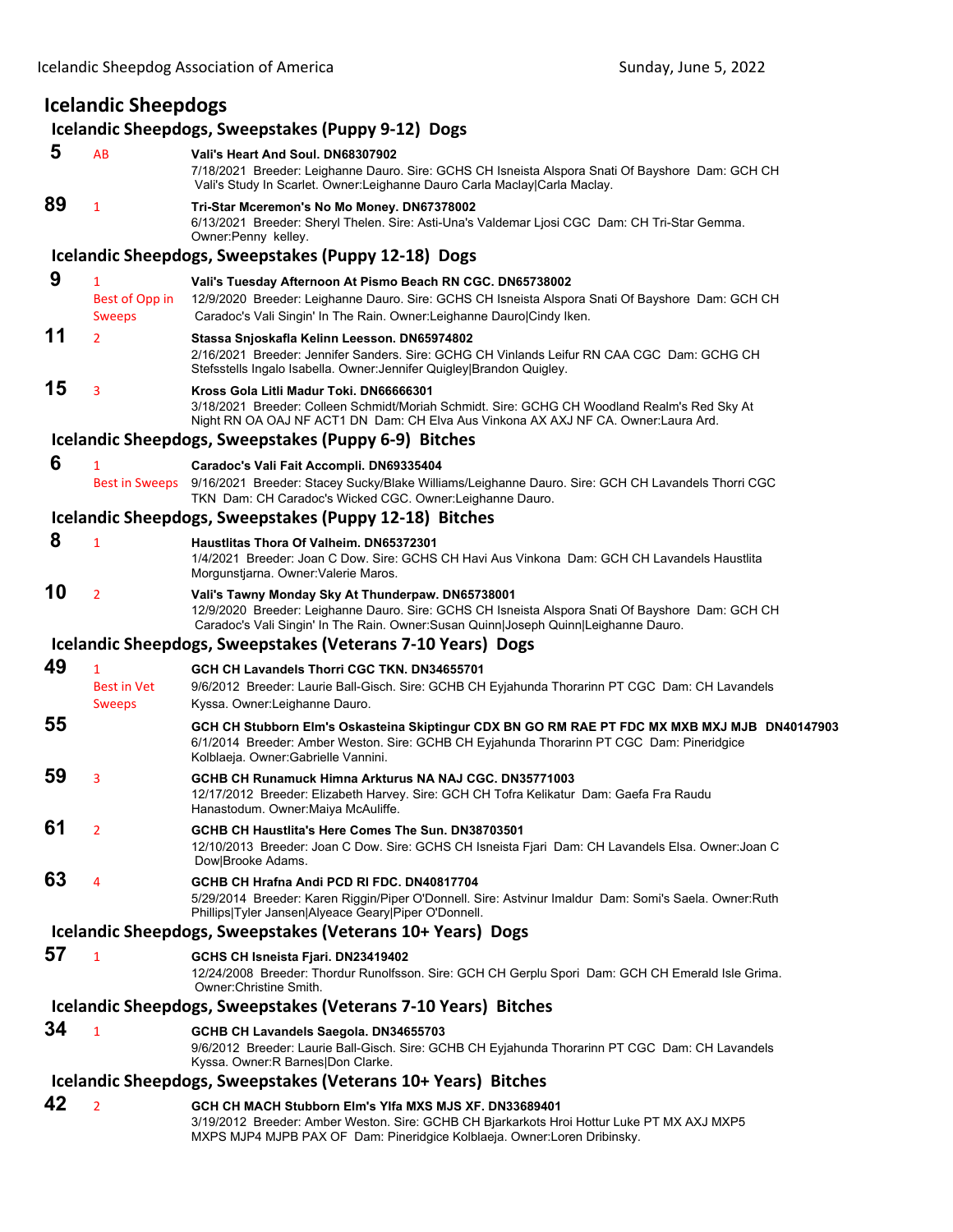| 44 | $\mathbf{1}$<br>Best of Opp in<br><b>Vet Sweeps</b> | GCHB CH Tri-Star Jord CDX BN RE FDC CAX BCAT THDN RATO CGCA TKI. DN33934404<br>5/31/2012 Breeder: Sheryl Thelen. Sire: GCHB CH Bjarkarkots Hroi Hottur Luke PT MX AXJ MXP5 MXPS<br>MJP4 MJPB PAX OF Dam: CH Haugardsminde's Sma. Owner: Patricia Gaudette Sheryl Thelen.                 |
|----|-----------------------------------------------------|------------------------------------------------------------------------------------------------------------------------------------------------------------------------------------------------------------------------------------------------------------------------------------------|
| 46 | 3                                                   | GCH CH Stokk-Sels Sif BN RA HT FDC AX AXJ AJP BCAT THDN RATCHX2 CZ8B DJ CGCA<br><b>CGCU TKN. DN29803002</b><br>10/13/2010 Breeder: Ragnhildur Sigurdardottir. Sire: Arnarstada Askur Dam: Stjornuljosa Skogar Skima.<br>Owner:K Olson.                                                   |
|    |                                                     | Icelandic Sheepdogs, Puppy (9-12 Months) Dogs                                                                                                                                                                                                                                            |
| 5  | AB                                                  | Vali's Heart And Soul. DN68307902<br>7/18/2021 Breeder: Leighanne Dauro. Sire: GCHS CH Isneista Alspora Snati Of Bayshore Dam: GCH CH<br>Vali's Study In Scarlet. Owner:Leighanne Dauro Carla Maclay Carla Maclay.                                                                       |
|    |                                                     | Icelandic Sheepdogs, 12-18 Months Dogs                                                                                                                                                                                                                                                   |
| 7  | AB                                                  | Vinlands Tryggur. DN65186101<br>12/23/2020 Breeder: James L Hansen. Sire: GCH CH Hidow Sweetness Overload RN CA BCAT ACT1<br>CGC TKN Dam: Vinlands Ulfbehrta Kit. Owner: James Hansen. Agent: Neal Wells                                                                                 |
| 9  | $\overline{2}$                                      | Vali's Tuesday Afternoon At Pismo Beach RN CGC. DN65738002<br>12/9/2020 Breeder: Leighanne Dauro. Sire: GCHS CH Isneista Alspora Snati Of Bayshore Dam: GCH CH<br>Caradoc's Vali Singin' In The Rain. Owner: Leighanne Dauro Cindy Iken.                                                 |
| 11 | 1/R                                                 | Stassa Snjoskafla Kelinn Leesson. DN65974802<br>2/16/2021 Breeder: Jennifer Sanders. Sire: GCHG CH Vinlands Leifur RN CAA CGC Dam: GCHG CH<br>Stefsstells Ingalo Isabella. Owner: Jennifer Quigley Brandon Quigley.                                                                      |
| 15 | 3                                                   | Kross Gola Litli Madur Toki. DN66666301<br>3/18/2021 Breeder: Colleen Schmidt/Moriah Schmidt. Sire: GCHG CH Woodland Realm's Red Sky At<br>Night RN OA OAJ NF ACT1 DN Dam: CH Elva Aus Vinkona AX AXJ NF CA. Owner: Laura Ard.                                                           |
|    |                                                     | Icelandic Sheepdogs, Bred-By-Exhibitor (Adult) Dogs                                                                                                                                                                                                                                      |
| 21 | 3                                                   | Purplesage Blackberry Bramble BCAT SCN SIN. DN58299803<br>4/25/2019 Breeder: Crystal Allison. Sire: CH Snaetinda Nokkvi TKN Dam: CH Koltinna Maria Fra Stassa<br>NA OAJ BCAT. Owner:Carla Brown Crystal Allison.                                                                         |
| 23 | $\overline{2}$                                      | Stassa Kinningur. DN58606101<br>7/28/2019 Breeder: Jennifer Sanders. Sire: GCH CH Myvatns Gothi ATT Dam: GCHG CH Stefsstells<br>Ingalo Isabella. Owner: Jennifer Sanders.                                                                                                                |
| 25 |                                                     | Gypsy Wind's Wild Bill Hickok. DN62929102<br>6/24/2020 Breeder: Ms. R. Karen Barnes/Jacob & Erika Rey. Sire: CH Haustlita's Kappi Dam: GCH CH<br>Gypsy Wind's Latte. Owner: R Barnes.                                                                                                    |
| 27 | 4                                                   | Red Cedar Tri-Star Sevy. DN62971707<br>6/23/2020 Breeder: Sheryl Thelen/Gabi Vannini. Sire: GCH CH Stubborn Elm's Oskasteina Skiptingur<br>CDX BN GO RM RAE PT FDC MX MXB MXJ MJB XF T2B CAA DCAT Dam: Tri-Star Hroi Hottur Alia RN<br>CGC TKN. Owner: Gabrielle Vannini Barbara Bishop. |
| 29 | AB                                                  | Haustlita's Daydream Believer. DN65372302<br>1/4/2021 Breeder: Joan C Dow. Sire: GCHS CH Havi Aus Vinkona Dam: GCH CH Lavandels Haustlita<br>Morgunstjarna. Owner: Joan C Dow.                                                                                                           |
| 31 | 1/W/BB/BW                                           | Caradoc's Cocoa Puffs. DN67580301<br>4/9/2021 Breeder: Rachel Kelly/Blake Williams. Sire: CH Caradoc's Line In The Sand Dam: CH Caradoc's<br>The Story Of A Lady. Owner: Rachel Kelly   Blake Williams.                                                                                  |
| 33 |                                                     | Caradoc's You're Crazy If You Don't Play The Ace SCN. DN68002701<br>5/3/2021 Breeder: Stacey Sucky/Blake Williams. Sire: Caradoc's Night Game Dam: CH Mceremons Gou<br>Roka CGC. Owner Stacey Sucky Blake Williams.                                                                      |
|    |                                                     | <b>Icelandic Sheepdogs, Open Dogs</b>                                                                                                                                                                                                                                                    |
| 37 | $\overline{2}$                                      | Stubborn Elm's Ovaent Blessun Bjarki RN CA BCAT ACT1 ACT2J CGC. DN56550801<br>5/11/2018 Breeder: Amber Weston. Sire: Runamuck Himna Perseifur Dam: Pineridgice Kolblaeja.<br>Owner: Brittany Slane Marie Lister.                                                                         |
| 39 | 3                                                   | Asgard's Thor's Mjolnir. DN59249804<br>7/27/2019 Breeder: Debbie Ostrander. Sire: CH Mori-Bjorn Av Isheim Dam: Asgard's Randi Fra Stassa.<br>Owner: Carri Lindblom-Borisch Debbie Ostrander Kyle Paulson.                                                                                |
| 47 | $\mathbf{1}$                                        | Caradoc's Captain Crunch. DN67580302<br>4/9/2021 Breeder: Rachel Kelly/Blake Williams. Sire: CH Caradoc's Line In The Sand Dam: CH Caradoc's<br>The Story Of A Lady. Owner: Emily Wolf Stacey Sucky Blake Williams.                                                                      |
|    |                                                     | Icelandic Sheepdogs, Puppy (6-9 Months) Bitches                                                                                                                                                                                                                                          |
| 6  | $\mathbf{1}$                                        | Caradoc's Vali Fait Accompli. DN69335404<br>9/16/2021 Breeder: Stacey Sucky/Blake Williams/Leighanne Dauro. Sire: GCH CH Lavandels Thorri CGC<br>TKN Dam: CH Caradoc's Wicked CGC. Owner: Leighanne Dauro.                                                                               |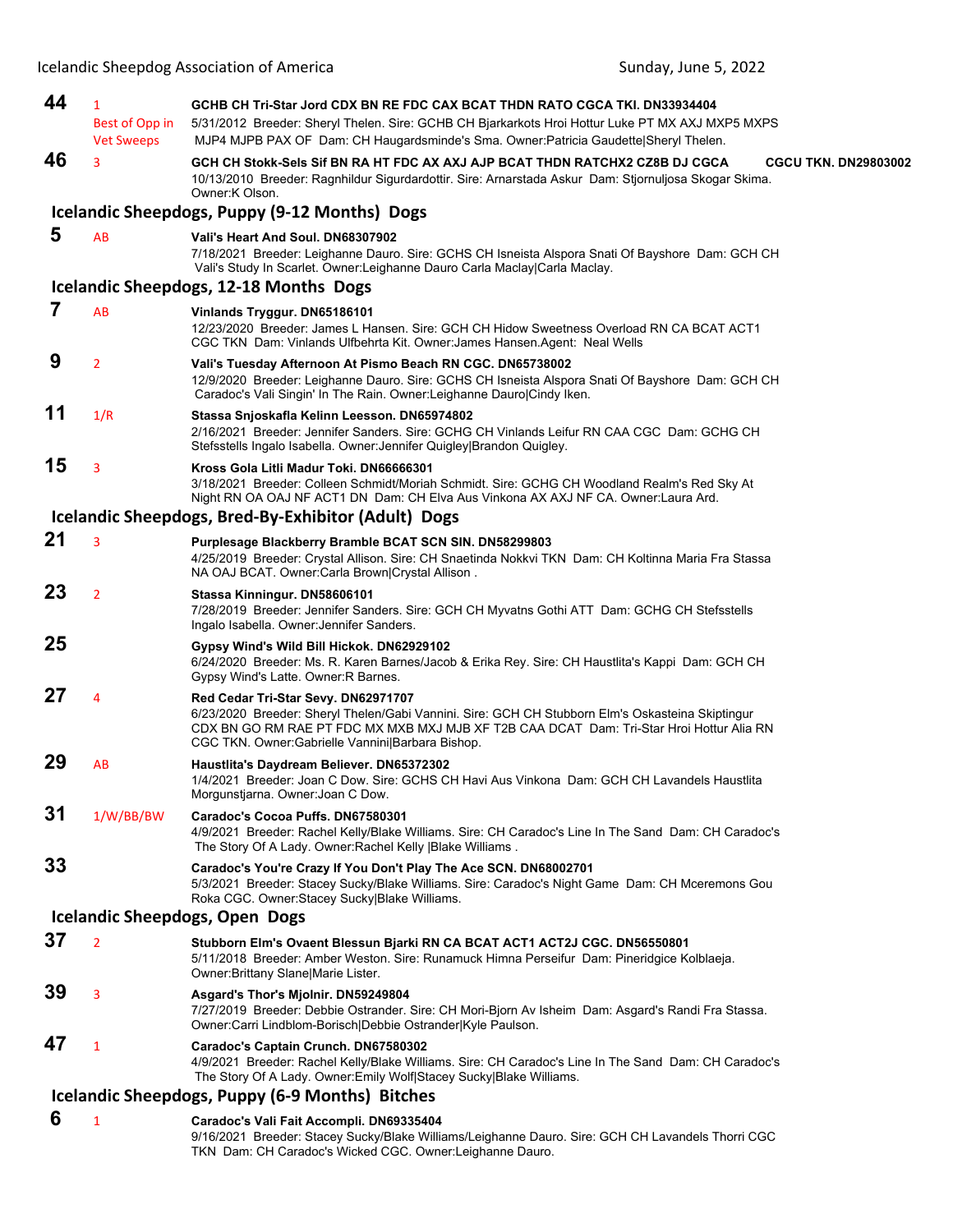|    |                | Icelandic Sheepdogs, 12-18 Months Bitches                                                                                                                                                                                                                                                           |
|----|----------------|-----------------------------------------------------------------------------------------------------------------------------------------------------------------------------------------------------------------------------------------------------------------------------------------------------|
| 8  | 1              | Haustlitas Thora Of Valheim. DN65372301<br>1/4/2021 Breeder: Joan C Dow. Sire: GCHS CH Havi Aus Vinkona Dam: GCH CH Lavandels Haustlita<br>Morgunstjarna. Owner: Valerie Maros.                                                                                                                     |
| 12 | $\overline{2}$ | Caradoc's Snap! Crackle! Pop!. DN67580303<br>4/9/2021 Breeder: Rachel Kelly/Blake Williams. Sire: CH Caradoc's Line In The Sand Dam: CH Caradoc's<br>The Story Of A Lady. Owner: Stacey Sucky Blake Williams.                                                                                       |
|    |                | Icelandic Sheepdogs, Bred-By-Exhibitor (Adult) Bitches                                                                                                                                                                                                                                              |
| 14 | $\overline{2}$ | Purplesage Heart Song BCAT. DN58299801<br>4/25/2019 Breeder: Crystal Allison. Sire: CH Snaetinda Nokkvi TKN Dam: CH Koltinna Maria Fra Stassa<br>NA OAJ BCAT. Owner: Crystal Allison.                                                                                                               |
| 16 | 3              | Vittetoes Njola Keplersdottir CGC. DN58593202<br>6/12/2019 Breeder: Judi Vittetoe. Sire: CH Runamuck Stornufraethingur Kepler BN RA BCAT CGC TKN<br>Dam: Vittetoes Kyssa Keilirsdottir. Owner: Judi Vittetoe.                                                                                       |
| 18 | AB             | Caradoc's Follow The Money. DN63966903<br>5/12/2020 Breeder: Stacey Sucky/Blake Williams. Sire: GCH CH Caradoc's Heaven Help Us RN CGC<br>Dam: CH Mceremons Gou Roka CGC. Owner:Stacey Sucky Blake Williams.                                                                                        |
| 20 | 1              | Caradoc's Thunder And Lightning. DN64036704<br>7/23/2020 Breeder: Stacey Sucky/Blake Williams. Sire: GCH CH Caradoc's Heaven Help Us RN CGC<br>Dam: CH Caradoc's Wicked CGC. Owner:Stephany Smith Stacey Sucky Blake Williams.                                                                      |
|    |                | <b>Icelandic Sheepdogs, American Bred Bitches</b>                                                                                                                                                                                                                                                   |
| 22 | $\mathbf{1}$   | Red Cedar Tri-Star Long Walk To Pemberley CGC TKN. DN62971701<br>6/23/2020 Breeder: Sheryl Thelen/Gabi Vannini. Sire: GCH CH Stubborn Elm's Oskasteina Skiptingur<br>CDX BN GO RM RAE PT FDC MX MXB MXJ MJB XF T2B CAA DCAT Dam: Tri-Star Hroi Hottur Alia RN<br>CGC TKN. Owner: Gabrielle Vannini. |
|    |                | <b>Icelandic Sheepdogs, Open Bitches</b>                                                                                                                                                                                                                                                            |
| 24 |                | Vinlands Ulfbehrta Kit. DN41872402<br>2/15/2015 Breeder: James L Hansen. Sire: CH Kross Gola Kelinn MX MXJ OF Dam: GCH CH Vinland's<br>Totty RN CGC. Owner: James Hansen. Agent: Neal Wells                                                                                                         |
| 26 | 1/W            | Caradoc's Tell Me A Story VCD1 CDX BN RE HT THDN CGC. DN53948601<br>5/1/2018 Breeder: Blake Williams/Jason McCune/Stacey Sucky. Sire: CH Mack Hill Ryo Of Caradoc CA<br>BCAT CGC Dam: GCHB CH Caradoc's Just Shy Of Heaven RN OAP AJP CGC. Owner: Rosi Von<br>Fintel Blake Williams.                |
| 28 | $\overline{2}$ | Red Cedar Thrymheim Elsa RI CA FCAT2 CGC ATT. DN55955104<br>10/25/2018 Breeder: Cathy Lallemand/Gabi Vannini. Sire: GCH CH Stubborn Elm's Oskasteina Skiptingur<br>CDX BN GO RM RAE PT FDC MX MXB MXJ MJB XF T2B CAA DCAT Dam: Thrymheim's Lagertha RN<br>CGC TKN ATT. Owner: Kathryn Ryan.         |
| 30 |                | Stassa Stjarna. DN58606102<br>7/28/2019 Breeder: Jennifer Sanders. Sire: GCH CH Myvatns Gothi ATT Dam: GCHG CH Stefsstells<br>Ingalo Isabella. Owner: Jennifer Sanders.                                                                                                                             |
| 32 | 3              | Pikatti's Undraverdur Gjoska TKI. DN60788106<br>12/14/2019 Breeder: Jenifer Brimmer. Sire: Stokk-Sels Bjorn Bangsi TKI Dam: CH Mombaccus Valykrja<br>TKI. Owner: Deborah L Mardin Jenifer Brimmer.                                                                                                  |
|    |                | Icelandic Sheepdogs, Veteran (7-10 Years) Dogs                                                                                                                                                                                                                                                      |
| 49 | 1/SEL          | GCH CH Lavandels Thorri CGC TKN. DN34655701<br>9/6/2012 Breeder: Laurie Ball-Gisch. Sire: GCHB CH Eyjahunda Thorarinn PT CGC Dam: CH Lavandels<br>Kyssa. Owner:Leighanne Dauro.                                                                                                                     |
| 53 | 2              | GCHB CH Hidow Thrymheim's Tryggur HT CAX2 BCAT THDA RATN CGCA TKN. DN37171105<br>4/13/2013 Breeder: Veronica Dowling/Cathy Lallemand. Sire: Kersins Leifur Heppni Dam: CH<br>Thrymheim's Dofria. Owner: Dr Suzanne Terrant. Joe T Caton                                                             |
| 55 | 3              | GCH CH Stubborn Elm's Oskasteina Skiptingur CDX BN GO RM RAE PT FDC MX MXB MXJ MJB DN40147903<br>6/1/2014 Breeder: Amber Weston. Sire: GCHB CH Eyjahunda Thorarinn PT CGC Dam: Pineridgice<br>Kolblaeja. Owner: Gabrielle Vannini.                                                                  |
| 59 | AB             | GCHB CH Runamuck Himna Arkturus NA NAJ CGC. DN35771003<br>12/17/2012 Breeder: Elizabeth Harvey. Sire: GCH CH Tofra Kelikatur Dam: Gaefa Fra Raudu<br>Hanastodum. Owner: Maiya McAuliffe.                                                                                                            |
|    |                | Icelandic Sheepdogs, Veteran (10+ Years) Dogs                                                                                                                                                                                                                                                       |
| 57 | EX             | GCHS CH Isneista Fjari. DN23419402<br>12/24/2008 Breeder: Thordur Runolfsson. Sire: GCH CH Gerplu Spori Dam: GCH CH Emerald Isle Grima.<br>Owner: Christine Smith.                                                                                                                                  |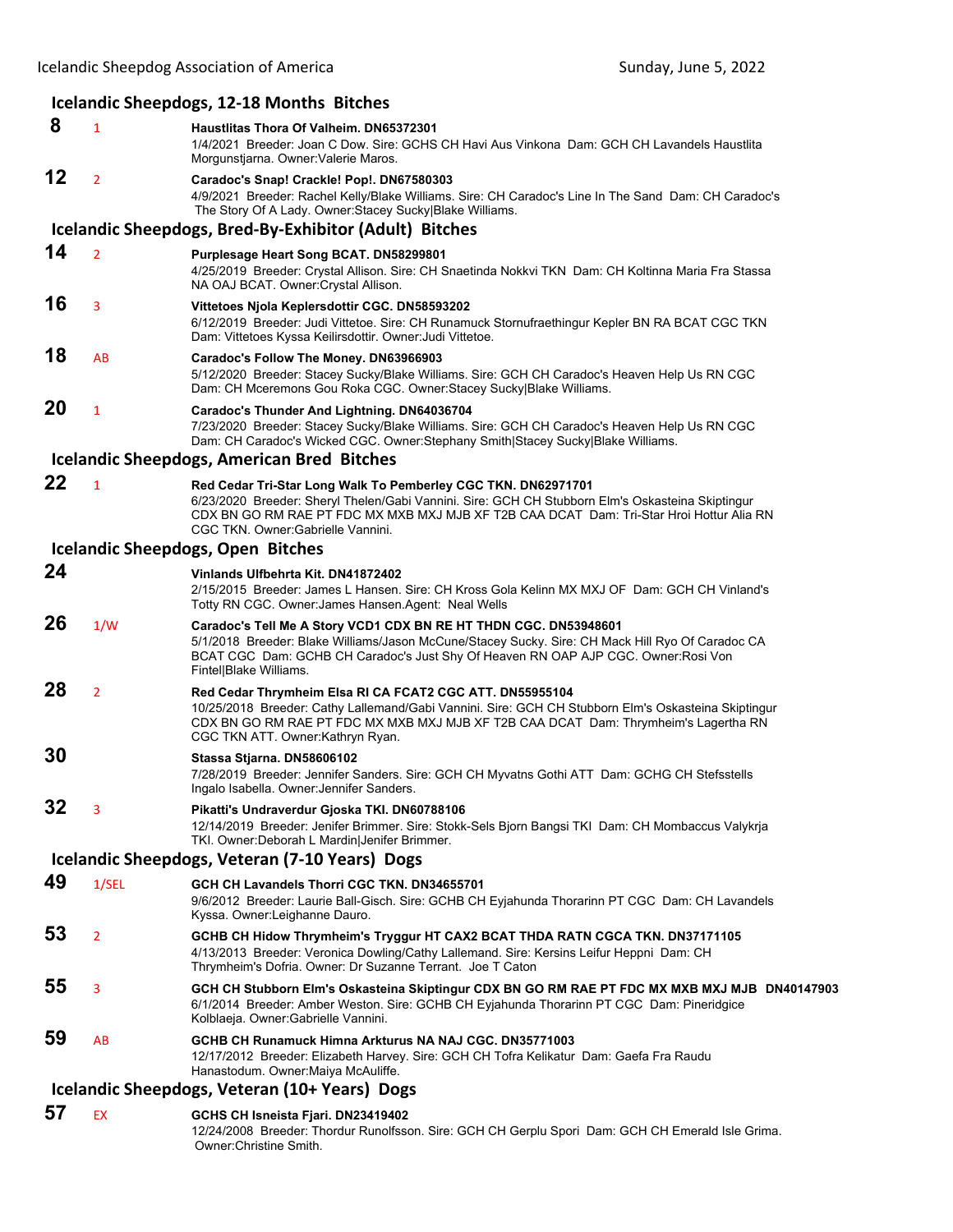## **Icelandic Sheepdogs, Veteran (7‐10 Years) Bitches 34** <sup>2</sup> **GCHB CH Lavandels Saegola. DN34655703** 9/6/2012 Breeder: Laurie Ball-Gisch. Sire: GCHB CH Eyjahunda Thorarinn PT CGC Dam: CH Lavandels Kyssa. Owner:R Barnes|Don Clarke. **36** <sup>1</sup> **GCHG CH Vinlands Kippa Jane RI FDC CAA BCAT ACT1 THDN RATN CGCA TKN. DN41872405** 2/15/2015 Breeder: James L Hansen. Sire: CH Kross Gola Kelinn MX MXJ OF Dam: GCH CH Vinland's Totty RN CGC. Owner: Dr Suzanne Terrant. Joe T Caton **Icelandic Sheepdogs, Veteran (10+ Years) Bitches 38** <sup>4</sup> **CH Enska Hot Tati Of Caradoc. DN23596802** 11/17/2008 Breeder: Bethany Loosli. Sire: Alaskastadir's Kraftur Dam: Hyl Farms Sabrika. Owner:Stacey Sucky. **42** 1/SEL **GCH CH MACH Stubborn Elm's Ylfa MXS MJS XF. DN33689401** OHBB 3/19/2012 Breeder: Amber Weston. Sire: GCHB CH Bjarkarkots Hroi Hottur Luke PT MX AXJ MXP5 MXPS MJP4 MJPB PAX OF Dam: Pineridgice Kolblaeja. Owner:Loren Dribinsky. **44** <sup>2</sup> **GCHB CH Tri-Star Jord CDX BN RE FDC CAX BCAT THDN RATO CGCA TKI. DN33934404** 5/31/2012 Breeder: Sheryl Thelen. Sire: GCHB CH Bjarkarkots Hroi Hottur Luke PT MX AXJ MXP5 MXPS MJP4 MJPB PAX OF Dam: CH Haugardsminde's Sma. Owner:Patricia Gaudette|Sheryl Thelen. **46** <sup>3</sup> **GCH CH Stokk-Sels Sif BN RA HT FDC AX AXJ AJP BCAT THDN RATCHX2 CZ8B DJ CGCA CGCU TKN. DN29803002** 10/13/2010 Breeder: Ragnhildur Sigurdardottir. Sire: Arnarstada Askur Dam: Stjornuljosa Skogar Skima. Owner:K Olson. **Icelandic Sheepdogs, Best of Breed 10 Vali's Tawny Monday Sky At Thunderpaw. DN65738001** 12/9/2020 Breeder: Leighanne Dauro. Sire: GCHS CH Isneista Alspora Snati Of Bayshore Dam: GCH CH Caradoc's Vali Singin' In The Rain. Owner:Susan Quinn|Joseph Quinn|Leighanne Dauro. **41 Vali's Caradoc Triple Threat. DN62954502** 5/19/2020 Breeder: Leighanne Dauro/Stacey Sucky. Sire: GCH CH Lavandels Thorri CGC TKN Dam: GCH CH Caradoc's Vali Singin' In The Rain. Owner:Stacey Sucky|Blake Williams. **46** AB **GCH CH Stokk-Sels Sif BN RA HT FDC AX AXJ AJP BCAT THDN RATCHX2 CZ8B DJ CGCA CGCU TKN. DN29803002** 10/13/2010 Breeder: Ragnhildur Sigurdardottir. Sire: Arnarstada Askur Dam: Stjornuljosa Skogar Skima. Owner:K Olson. **48** OS **GCHG CH Stefsstells Ingalo Isabella. DN40473801** 2/9/2014 Breeder: Stefania Sigurdardottir. Sire: Heidarhofs Kolmar Dam: Stefsstells Salka Spesia. Owner:Jennifer Sanders.Agent: Chelsay Grubb **50 GCH CH Brosandi Astrid Fjarasdottir RN TKN. DN42696401** 5/17/2015 Breeder: Tina Carney. Sire: GCHS CH Isneista Fjari Dam: GCH CH Lappevennens Runa Embla. Owner:Kristine Hynes|Tina Carney. **52** AB **CH Caradoc's Cross The Line CGC TKN. DN52019301** 9/4/2017 Breeder: Stacey Sucky/Blake Williams. Sire: GCHS CH Isneista Alspora Snati Of Bayshore Dam: CH Caradoc's Wicked CGC. Owner:Stacey Sucky|Blake Williams. **54 GCHB CH Aurvandil's To Boldly Go Kola Iskristal FDC BCAT ACT1 CGC. DN55770101** 11/19/2018 Breeder: Suzanne Terrant. Sire: GCHB CH Hidow Thrymheim's Tryggur HT CAX2 BCAT THDA RATN CGCA TKN Dam: GCHG CH Vinlands Kippa Jane RI FDC CAA BCAT ACT1 THDN RATN CGCA TKN. Owner:Susan Lee Fisher|Jeannie Whitton-Smith|Suzanne Terrant DVM. **56 GCH CH Thrymheim's Katla Of The Forest. DN57189901** 3/23/2019 Breeder: Cathy Lallemand. Sire: Asti-Una's Valdemar Ljosi CGC Dam: CH Thrymheim's Dofria. Owner:Valerie Maros.Agent: Danielle Frykman **58 GCH CH Vali's Study In Scarlet. DN58124901** 4/11/2019 Breeder: Leighanne Dauro. Sire: CH Hasten Heartbreaker Dam: GCH CH Caradoc's Vali Singin' In The Rain. Owner:Leighanne Dauro. **59 GCHB CH Runamuck Himna Arkturus NA NAJ CGC. DN35771003** 12/17/2012 Breeder: Elizabeth Harvey. Sire: GCH CH Tofra Kelikatur Dam: Gaefa Fra Raudu Hanastodum. Owner:Maiya McAuliffe. **60 CH Stassa Og Kessel Run Isadora TKN. DN58606103** 7/28/2019 Breeder: Jennifer Sanders. Sire: GCH CH Myvatns Gothi ATT Dam: GCHG CH Stefsstells Ingalo Isabella. Owner:Kristine Hynes|Jennifer Sanders. **61** AOM **GCHB CH Haustlita's Here Comes The Sun. DN38703501** 12/10/2013 Breeder: Joan C Dow. Sire: GCHS CH Isneista Fjari Dam: CH Lavandels Elsa. Owner:Joan C Dow|Brooke Adams. **62 GCH CH Red Cedar Thrymheim Heart Of A Dying Star TKI. DN58648202** 6/21/2019 Breeder: Cathy Lallemand/Gabi Vannini. Sire: GCH CH Stubborn Elm's Oskasteina Skiptingur CDX BN GO RM RAE PT FDC MX MXB MXJ MJB XF T2B CAA DCAT Dam: Thrymheim's Lagertha RN CGC TKN ATT. Owner:Gabrielle Vannini|Janie Muennink.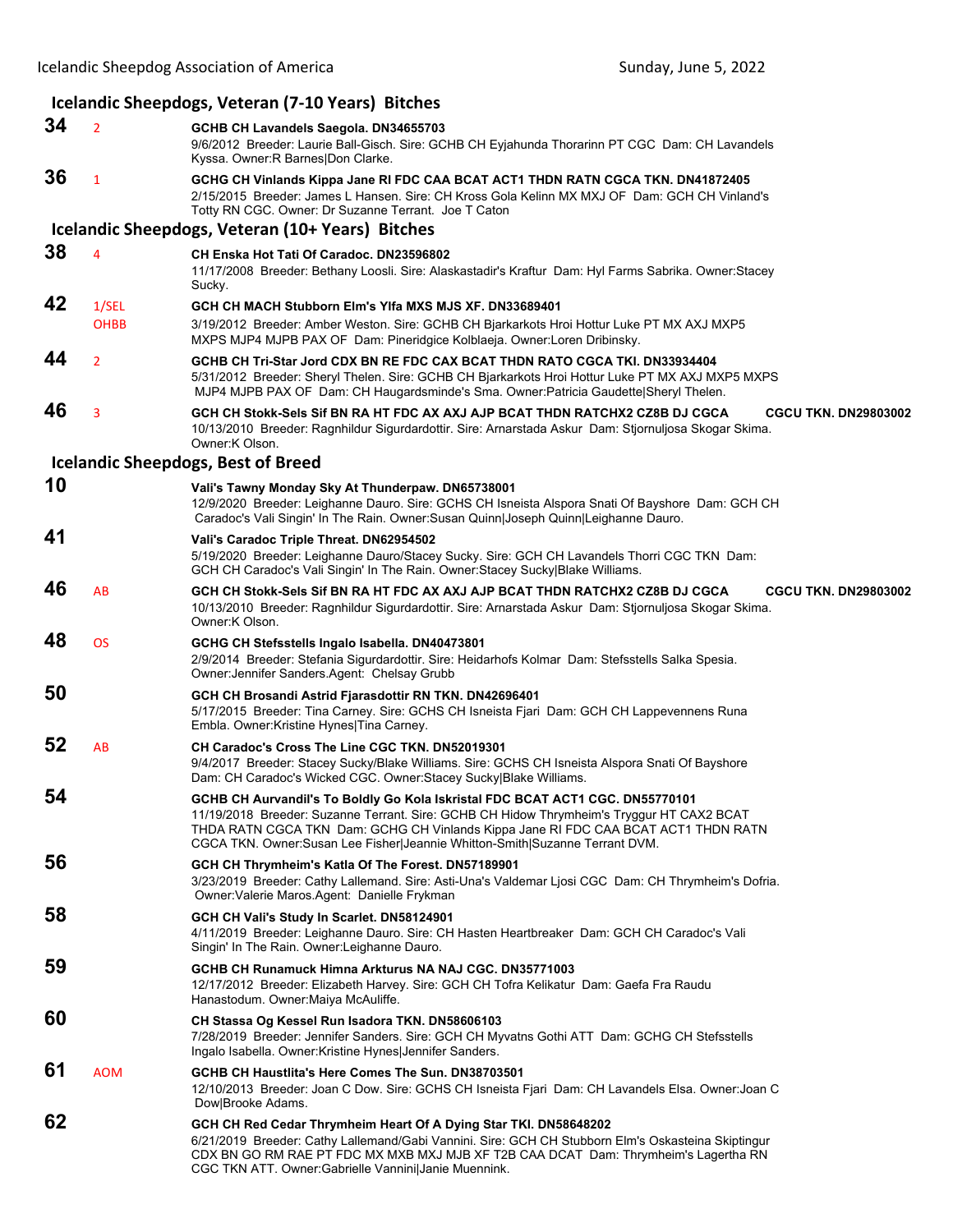| 63 |            | GCHB CH Hrafna Andi PCD RI FDC, DN40817704<br>5/29/2014 Breeder: Karen Riggin/Piper O'Donnell. Sire: Astvinur Imaldur Dam: Somi's Saela. Owner: Ruth<br>Phillips Tyler Jansen Alyeace Geary Piper O'Donnell.                                                                                                                                                                      |
|----|------------|-----------------------------------------------------------------------------------------------------------------------------------------------------------------------------------------------------------------------------------------------------------------------------------------------------------------------------------------------------------------------------------|
| 64 |            | CH Red Cedar Tri-Star Lunar Optimist TKA VSWB. DN62971705<br>6/23/2020 Breeder: Sheryl Thelen/Gabi Vannini. Sire: GCH CH Stubborn Elm's Oskasteina Skiptingur<br>CDX BN GO RM RAE PT FDC MX MXB MXJ MJB XF T2B CAA DCAT Dam: Tri-Star Hroi Hottur Alia RN<br>CGC TKN. Owner: Audrey Fellows.                                                                                      |
| 65 | <b>AOM</b> | GCHG CH Woodland Realm's Red Sky At Night RN OA OAJ NF ACT1 DN. DN45374401<br>2/8/2016 Breeder: Crystal Sadler. Sire: GCH CH Lavandels Thorri CGC TKN Dam: CH Brosandi Svara<br>Snorrasdottir. Owner: Michelle Ridenour Tina Turley-Kocab.                                                                                                                                        |
| 66 |            | CH Red Cedar Tri-Star Vivacious Rainbow Of Joy. DN62971706<br>6/23/2020 Breeder: Sheryl Thelen/Gabi Vannini. Sire: GCH CH Stubborn Elm's Oskasteina Skiptingur<br>CDX BN GO RM RAE PT FDC MX MXB MXJ MJB XF T2B CAA DCAT Dam: Tri-Star Hroi Hottur Alia RN<br>CGC TKN. Owner: Ruth Phillips Cindy Phillips Gabi Vannini   Sheryl Thelen.                                          |
| 67 |            | GCHB CH Vittetoes Kolatari Keilirsson, DN45504204<br>3/30/2016 Breeder: Judi Vittetoe. Sire: Istjarnar Keilir Dam: Audurs Hestia NJP CGC. Owner:Patty<br>Etzkorn.                                                                                                                                                                                                                 |
| 68 | AB         | GCH CH Pikatti's Hjarta Hildur. DN63493602<br>7/21/2020 Breeder: Jenifer Brimmer. Sire: Stokk-Sels Bjorn Bangsi TKI Dam: CH Mombaccus Valykrja<br>TKI. Owner:Kathy McGriff.Agent: Neal Wells                                                                                                                                                                                      |
| 69 |            | GCHB CH Tri-Star Hroi Hottur Roy FDC NAP. DN47742203<br>9/6/2016 Breeder: Sheryl Thelen. Sire: GCHB CH Bjarkarkots Hroi Hottur Luke PT MX AXJ MXP5 MXPS<br>MJP4 MJPB PAX OF Dam: CH Haugardsminde's Sma. Owner:Loren Dribinsky.                                                                                                                                                   |
| 70 |            | CH Pikatti's Hjarta Hrafntinna BCAT. DN63493604<br>7/21/2020 Breeder: Jenifer Brimmer. Sire: Stokk-Sels Bjorn Bangsi TKI Dam: CH Mombaccus Valykrja<br>TKI, Owner: Heather Kovis.                                                                                                                                                                                                 |
| 71 |            | GCH CH Isneista Bayshore Okkar Elskar Lappi FDC CA BCAT RATN CGCA TKN. DN51005001<br>7/24/2017 Breeder: Thordur Runolfsson/J Frank Baylis. Sire: GCHS CH Isneista Fjari Dam: CH<br>Bayshore's Katla Of Avatar. Owner: K Olson.                                                                                                                                                    |
| 72 | <b>AOM</b> | <b>CH Pikatti's Hjarta Hrefna RN BCAT CGC. DN63493606</b><br>7/21/2020 Breeder: Jenifer Brimmer. Sire: Stokk-Sels Bjorn Bangsi TKI Dam: CH Mombaccus Valykrja<br>TKI. Owner: Kayla Stilger Jenifer Brimmer.                                                                                                                                                                       |
| 73 |            | CH Isneista Bayshore Arnarauga CA CGC TKN. DN51005004<br>7/24/2017 Breeder: Thordur Runolfsson/J Frank Baylis. Sire: GCHS CH Isneista Fjari Dam: CH<br>Bayshore's Katla Of Avatar. Owner: Christine Smith.                                                                                                                                                                        |
| 74 |            | GCH CH Bayshore Notorious Rbg. DN65495501<br>8/15/2020 Breeder: J Frank Baylis. Sire: CH Bayshore Baldur Of Isneista Dam: GCH CH Lukehaven<br>Freyja Of Isneista. Owner: Ricki Johnson Frank J Baylis.                                                                                                                                                                            |
| 75 | AB         | GCH CH Runamuck Brosi Auli RI CGC TKN. DN51212102<br>5/12/2017 Breeder: Elizabeth Harvey. Sire: GCHB CH Runamuck Himna Arkturus NA NAJ CGC Dam:<br>Kanina-Alspora Fra Kerlingarfjoll. Owner:Annaliese McAuliffe Maiya mcauliffe.                                                                                                                                                  |
| 77 |            | GCH CH Caradoc's Hook Line & Sinner BN RN DCAT SIN SEN DS DJ AJ CGC TKN. DN52307401<br>12/5/2017 Breeder: Stacey Sucky/Blake Williams/Amy Brandt. Sire: GCH CH Stubborn Elm's Oskasteina<br>Skiptingur CDX BN GO RM RAE PT FDC MX MXB MXJ MJB XF T2B CAA DCAT Dam: GCH CH<br>Mceremons Rose Garden BN RA NA NAJ OAP OJP CGC. Owner: Heather Kovis Stacey Sucky Blake<br>Williams. |
| 79 | AB         | GCH CH Pikatti's Destined For Valholl, DN53627302<br>5/19/2018 Breeder: Jenifer Brimmer. Sire: CH Hidow Stassa Bersi Leesson Dam: CH Stokk-Sels Laufey<br>RN BCAT CGC TKI. Owner: Chris Wood Kim Wood Jennifer Sanders. Agent: Nick Grubb                                                                                                                                         |
| 81 |            | GCH CH Aurvandil's To Boldly Go Trauster RN FDC DCAT ACT1J CGCU TKN. DN55770102<br>11/19/2018 Breeder: Suzanne Terrant. Sire: GCHB CH Hidow Thrymheim's Tryggur HT CAX2 BCAT<br>THDA RATN CGCA TKN Dam: GCHG CH Vinlands Kippa Jane RI FDC CAA BCAT ACT1 THDN RATN<br>CGCA TKN, Owner: Dr Suzanne Terrant, Joe T Caton                                                            |
| 83 |            | CH Red Cedar Thrymheim Ragnarok RN CA BCAT SCN TKN. DN55955103<br>10/25/2018 Breeder: Cathy Lallemand/Gabi Vannini. Sire: GCH CH Stubborn Elm's Oskasteina Skiptingur<br>CDX BN GO RM RAE PT FDC MX MXB MXJ MJB XF T2B CAA DCAT Dam: Thrymheim's Lagertha RN<br>CGC TKN ATT. Owner: Aryn Ping Gabrielle Vannini.                                                                  |
| 85 | <b>AOM</b> | GCHS CH Havi Aus Vinkona, DN56975001<br>2/22/2017 Breeder: Manuela Dossinger. Sire: Kersins Vaskur Dam: Mceremons Kiva. Owner: Valerie<br>Maros Agent: Danielle Frykman                                                                                                                                                                                                           |

Icelandic Sheepdog Association of America 
Sunday, June 5, 2022

## **87 GCH CH Vali's Double Or Nothing BCAT CGC. DN62954501**

5/19/2020 Breeder: Leighanne Dauro/Stacey Sucky. Sire: GCH CH Lavandels Thorri CGC TKN Dam: GCH CH Caradoc's Vali Singin' In The Rain. Owner:Lisa Murner|Leighanne Dauro.Agent: Hunter Calvelage